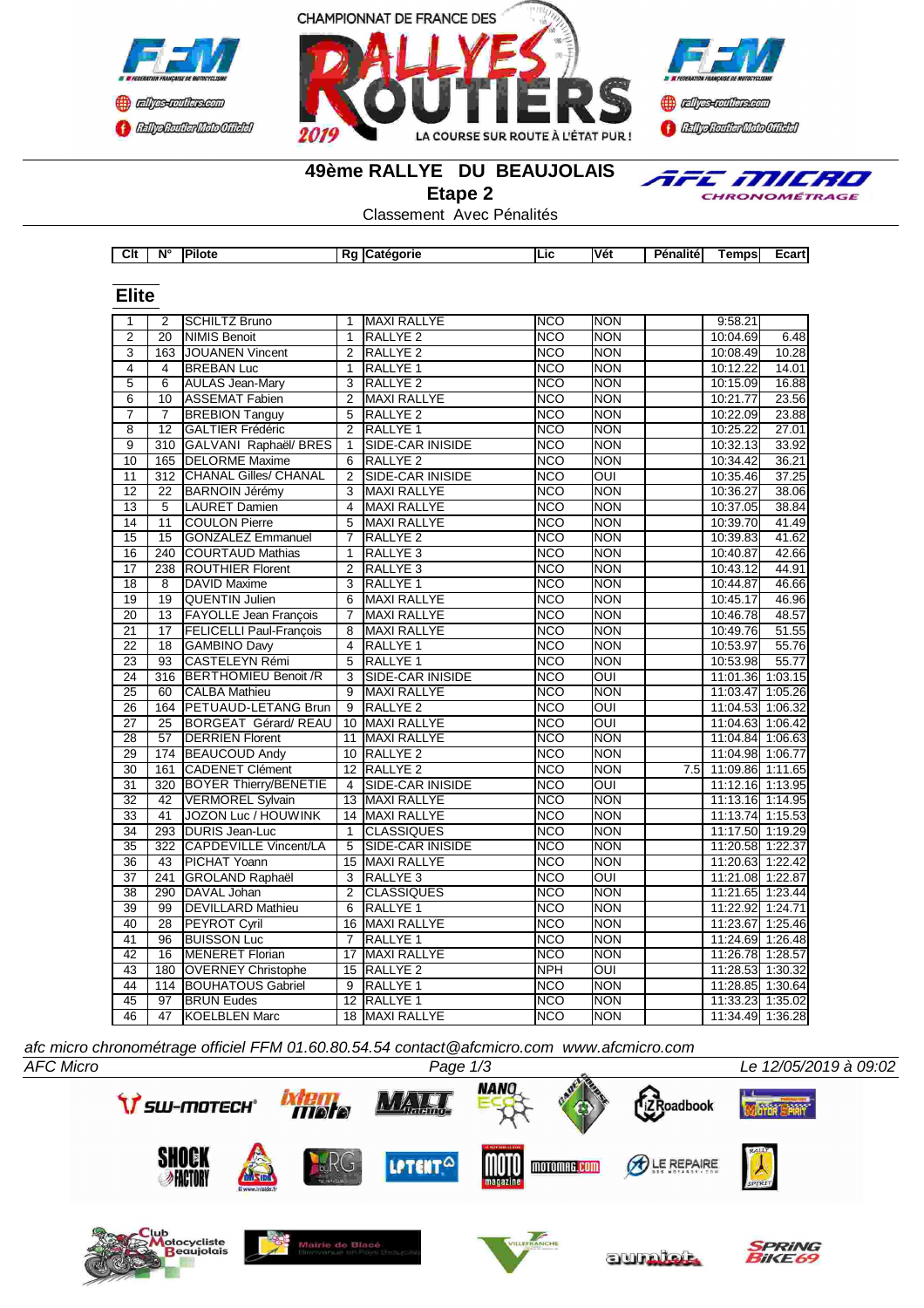





## 49ème RALLYE DU BEAUJOLAIS

Etape 2

Classement Avec Pénalités

| AFE MILRO<br><b>CHRONOMÉTRAGE</b> |
|-----------------------------------|
|                                   |

| Clt<br>N°.<br>.<br><b>Vét</b><br>aorie<br>ILIC<br>пот<br>. эт | _cart'<br>emps<br>enalite |
|---------------------------------------------------------------|---------------------------|
|---------------------------------------------------------------|---------------------------|

## **Elite**

| 47              | 33               | <b>GRANDJEAN Jacques</b>     | 19              | <b>MAXI RALLYE</b>      | <b>NCO</b>       | OUI                     |                  | 11:35.66 1:37.45        |         |
|-----------------|------------------|------------------------------|-----------------|-------------------------|------------------|-------------------------|------------------|-------------------------|---------|
| 48              | 315              | <b>LEPAGE Pauline/ LEPAG</b> | 6               | SIDE-CAR INISIDE        | <b>NCO</b>       | <b>NON</b>              |                  | 11:39.45 1:41.24        |         |
| 49              | 124              | <b>CHAPAS Tom</b>            | 14              | RALLYE <sub>1</sub>     | <b>NCO</b>       | <b>NON</b>              |                  | 11:39.58 1:41.37        |         |
| $\overline{50}$ | 120              | <b>LEGER Pascal</b>          | $\overline{15}$ | <b>RALLYE 1</b>         | <b>NCO</b>       | <b>NON</b>              |                  | 11:39.75 1:41.54        |         |
| 51              | 94               | <b>LARUE Gilles</b>          |                 | 16 RALLYE 1             | <b>NCO</b>       | OUI                     |                  | 11:40.39 1:42.18        |         |
| 52              | $\overline{306}$ | <b>MARTIN Alexandre</b>      | $\overline{3}$  | <b>CLASSIQUES</b>       | $\overline{NCO}$ | <b>NON</b>              |                  | 11:41.91 1:43.70        |         |
| 53              | 317              | <b>BACON Franck/CHOPAR</b>   | $\overline{7}$  | SIDE-CAR INISIDE        | <b>NCO</b>       | <b>NON</b>              |                  | 11:45.54 1:47.33        |         |
| $\overline{54}$ | 244              | PARUSSINI Rudy               | 4               | RALLYE <sub>3</sub>     | <b>NCO</b>       | <b>NON</b>              |                  | 11:53.87 1:55.66        |         |
| 55              | 54               | <b>DEBURCK Philippe</b>      | 21              | MAXI RALLYE             | <b>NCO</b>       | <b>OUI</b>              | 7.5              | 11:54.32                | 1:56.11 |
| 56              | $\overline{21}$  | <b>MAUREL Eric</b>           | 22              | <b>MAXI RALLYE</b>      | $\overline{NCO}$ | <b>NON</b>              | 15.0             | 11:54.60 1:56.39        |         |
| $\overline{57}$ | 113              | <b>GROSSE Johann</b>         | 18              | <b>RALLYE 1</b>         | <b>NCO</b>       | <b>NON</b>              |                  | 11:56.25 1:58.04        |         |
| 58              | 332              | <b>BOUDIER Christophe/ M</b> | 8               | SIDE-CAR INISIDE        | <b>NCO</b>       | $\overline{\text{C}}$   |                  | 12:07.03 2:08.82        |         |
| $\overline{59}$ | 105              | SIMONNET Hervé               | $\overline{19}$ | RALLYE <sub>1</sub>     | <b>NCO</b>       | $\overline{OUI}$        |                  | 12:09.20 2:10.99        |         |
| 60              | 104              | <b>PREUDHOMME Benjami</b>    | 20              | <b>RALLYE 1</b>         | <b>NCO</b>       | <b>NON</b>              |                  | 12:14.95 2:16.74        |         |
| 61              | 116              | <b>DEWAS Albert</b>          | 21              | <b>RALLYE 1</b>         | $\overline{NCO}$ | <b>NON</b>              |                  | 12:16.63 2:18.42        |         |
| 62              | 329              | CHOIN A./ BORDAS Patr        | 9               | <b>SIDE-CAR INISIDE</b> | $\overline{NCO}$ | $\overline{\text{out}}$ |                  | 12:17.39 2:19.18        |         |
| 63              | 168              | <b>STEPHAN Pierre</b>        | 18              | <b>RALLYE 2</b>         | <b>NCO</b>       | <b>NON</b>              |                  | 12:23.06 2:24.85        |         |
| 64              | 175              | <b>CAILLOT Eric</b>          |                 | 19 RALLYE 2             | <b>NCO</b>       | OUI                     |                  | 12:25.98 2:27.77        |         |
| 65              | 162              | <b>DUPUIS Valéryane</b>      | $\overline{21}$ | <b>RALLYE 2</b>         | $\overline{NCO}$ | <b>NON</b>              |                  | 12:28.35 2:30.14        |         |
| 66              | $\overline{123}$ | MOREAU Loane                 | 23              | <b>RALLYE 1</b>         | $\overline{NCO}$ | <b>NON</b>              |                  | 12:30.73 2:32.52        |         |
| 67              | 318              | <b>COUDERC Gilles/COUD</b>   | 11              | SIDE-CAR INISIDE        | <b>NCO</b>       | <b>NON</b>              |                  | 12:33.68 2:35.47        |         |
| 68              | 44               | <b>BASELLO Florent</b>       | 26              | <b>MAXI RALLYE</b>      | <b>NCO</b>       | <b>NON</b>              |                  | 12:34.29 2:36.08        |         |
| 69              | 91               | <b>IGRATIOT Caroline</b>     | 24              | <b>RALLYE 1</b>         | <b>NCO</b>       | <b>NON</b>              |                  | 12:35.36 2:37.15        |         |
| $\overline{70}$ | 303              | <b>CRESCENZO Sébastien</b>   | $\overline{4}$  | <b>CLASSIQUES</b>       | <b>NCO</b>       | <b>NON</b>              | 7.5              | 12:35.44 2:37.23        |         |
| $\overline{71}$ | 261              | <b>COUDURIER Thierry</b>     | $\mathbf{1}$    | <b>ANCIENNES</b>        | <b>NCO</b>       | <b>NON</b>              |                  | 12:43.49 2:45.28        |         |
| $\overline{72}$ | 233              | <b>COLLIOT Philippe</b>      | 5               | <b>RALLYE 3</b>         | <b>NCO</b>       | <b>NON</b>              | 7.5              | 12:44.08 2:45.87        |         |
| $\overline{73}$ | 292              | <b>FORTIN Eric</b>           | $\overline{5}$  | <b>CLASSIQUES</b>       | NCO              | <b>NON</b>              |                  | 12:48.49 2:50.28        |         |
| $\overline{74}$ | 130              | <b>BAUMGARTNER Jérôme</b>    | 26              | RALLYE <sub>1</sub>     | <b>NCO</b>       | <b>NON</b>              |                  | 12:51.83 2:53.62        |         |
| $\overline{75}$ | 235              | JARNAC Thomas                | 6               | <b>RALLYE 3</b>         | <b>NCO</b>       | <b>NON</b>              | 37.5             | 12:54.92 2:56.71        |         |
| $\overline{76}$ | 107              | MATHIEU Sylvain              | 27              | RALLYE <sub>1</sub>     | <b>NCO</b>       | <b>NON</b>              |                  | 12:57.38 2:59.17        |         |
| $\overline{77}$ | 311              | GUILHOT Frédéric/ FAN        | 12              | SIDE-CAR INISIDE        | <b>NCO</b>       | <b>NON</b>              |                  | 13:01.67 3:03.46        |         |
| $\overline{78}$ | 291              | <b>THEILLAC Thierry</b>      | 6               | <b>CLASSIQUES</b>       | $\overline{NCO}$ | OUI                     |                  | 13:07.98 3:09.77        |         |
| $\overline{79}$ | 167              | <b>MOLINET Denis</b>         | 22              | RALLYE <sub>2</sub>     | <b>NCO</b>       | OUI                     |                  | 13:13.15 3:14.94        |         |
| 80              | 236              | <b>CRESCENCIO Pédro</b>      | $\overline{7}$  | RALLYE <sub>3</sub>     | <b>NCO</b>       | <b>NON</b>              |                  | 13:13.61 3:15.40        |         |
| $\overline{81}$ | 234              | ZABRONIECKA Sylvie           | 9               | <b>RALLYE 3</b>         | <b>NCO</b>       | <b>NON</b>              |                  | 13:28.19 3:29.98        |         |
| 82              | 172              | <b>ISCHMUCK Patrick</b>      | 23              | <b>RALLYE 2</b>         | <b>NCO</b>       | <b>OUI</b>              | 7.5              | 13:30.01 3:31.80        |         |
| 83              | 302              | <b>LETHENET Cyrille</b>      | $\overline{7}$  | <b>CLASSIQUES</b>       | $\overline{NCO}$ | <b>NON</b>              | 52.5             | 13:30.84 3:32.63        |         |
| 84              | 55               | <b>LAMOUR Marc</b>           | 31              | <b>MAXI RALLYE</b>      | <b>NCO</b>       | <b>NON</b>              |                  | 13:34.86 3:36.65        |         |
| 85              | 173              | <b>MESSEGHEM Christian</b>   | 24              | <b>RALLYE 2</b>         | <b>NCO</b>       | OUI                     |                  | 13:38.89 3:40.68        |         |
| 86              | 109              | <b>FRANCOIS Nicolas</b>      | 28              | <b>RALLYE 1</b>         | <b>NCO</b>       | <b>NON</b>              | 1:00.0           | 13:41.33 3:43.12        |         |
| 87              | 304              | MENARD Frédéric              | 8               | <b>CLASSIQUES</b>       | <b>NCO</b>       | OUI                     |                  | 7.5 13:59.06 4:00.85    |         |
| $\overline{88}$ | 251              | <b>GERMANIQUE Pascal</b>     | 10              | <b>RALLYE 3</b>         | <b>NCO</b>       | $\overline{O}$ UI       |                  | 14:30.18 4:31.97        |         |
| 89              | 169              | <b>MANEUF Serge</b>          | 25              | <b>RALLYE 2</b>         | <b>NCO</b>       | OUI                     | 7.5 <sub>1</sub> | 14:31.87 4:33.66        |         |
| $\overline{90}$ | 296              | <b>PIGEAT Richard</b>        | $\overline{9}$  | <b>CLASSIQUES</b>       | <b>NCO</b>       | $\overline{OUI}$        | 30.0             | 15:31.84 5:33.63        |         |
| 91              | 319              | GUGLIELMI Séverine / B       | 14              | <b>SIDE-CAR INISIDE</b> | <b>NPH</b>       | <b>NON</b>              | 1:15.0           | 16:36.24 6:38.03        |         |
| $\overline{92}$ |                  | 245 LEMASSON Julien          |                 | 12 RALLYE 3             | <b>NCO</b>       | <b>NON</b>              |                  | 2:37.5 18:25.83 8:27.62 |         |
|                 |                  |                              |                 |                         |                  |                         |                  |                         |         |

*afc micro chronométrage officiel FFM 01.60.80.54.54 contact@afcmicro.com www.afcmicro.com*